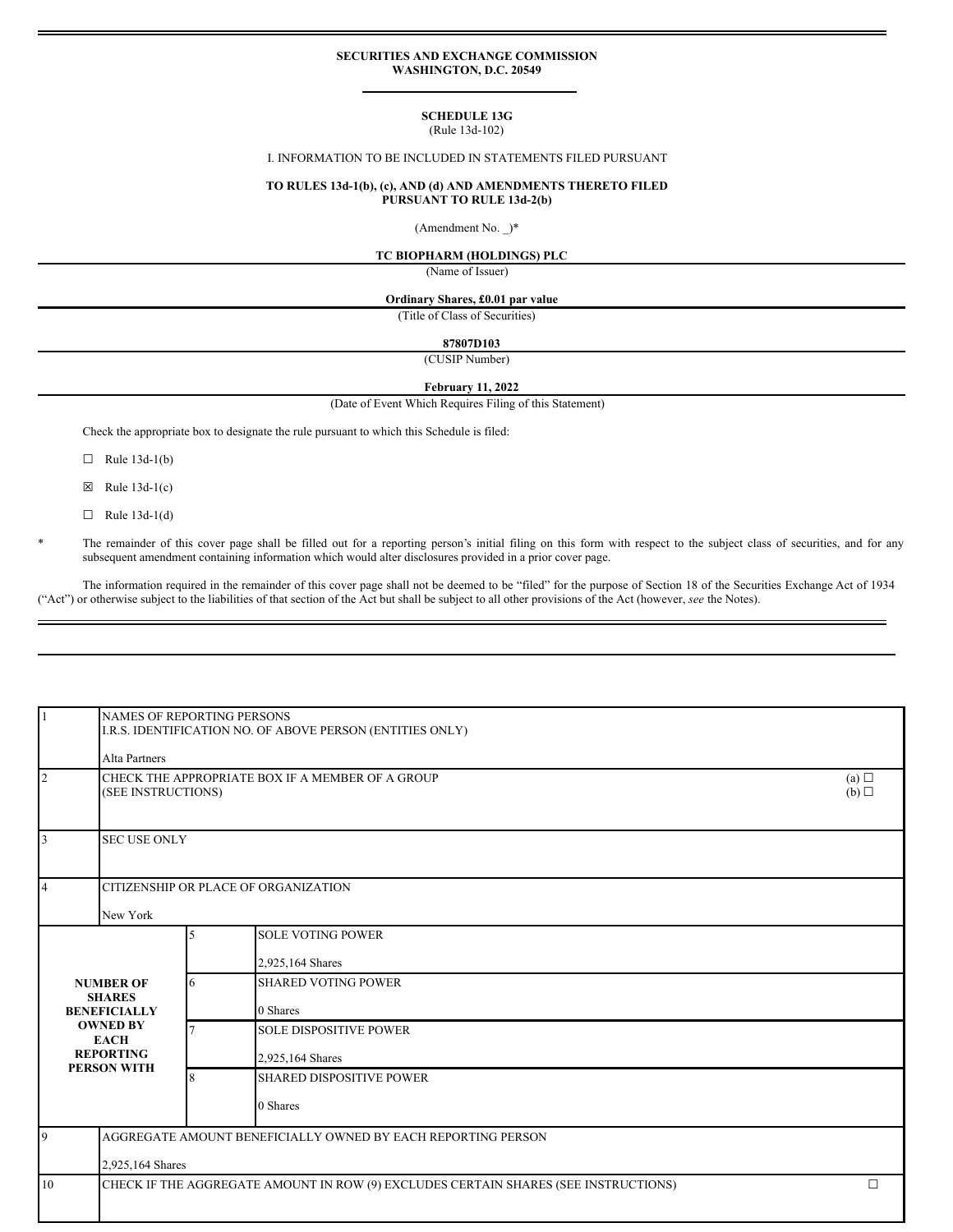|    | PERCENT OF CLASS REPRESENTED BY AMOUNT IN ROW (9) |  |  |  |  |
|----|---------------------------------------------------|--|--|--|--|
|    |                                                   |  |  |  |  |
|    | 9.7%                                              |  |  |  |  |
| 12 | TYPE OF REPORTING PERSON (SEE INSTRUCTIONS)       |  |  |  |  |
|    |                                                   |  |  |  |  |
|    | $_{\rm OO}$                                       |  |  |  |  |

2

| Item $1(a)$ . | Name of Issuer:                                                                                                                                                                                                                                                                                                                                                                                                                                                                                                                                                                                                                                                                                                                                                                                                                                                                                                                                                                                                                                                  |  |  |  |  |  |
|---------------|------------------------------------------------------------------------------------------------------------------------------------------------------------------------------------------------------------------------------------------------------------------------------------------------------------------------------------------------------------------------------------------------------------------------------------------------------------------------------------------------------------------------------------------------------------------------------------------------------------------------------------------------------------------------------------------------------------------------------------------------------------------------------------------------------------------------------------------------------------------------------------------------------------------------------------------------------------------------------------------------------------------------------------------------------------------|--|--|--|--|--|
|               | TC Biopharm (Holdings) PLC                                                                                                                                                                                                                                                                                                                                                                                                                                                                                                                                                                                                                                                                                                                                                                                                                                                                                                                                                                                                                                       |  |  |  |  |  |
| Item $1(b.)$  | <b>Address of Issuer's Principal Executive Offices:</b>                                                                                                                                                                                                                                                                                                                                                                                                                                                                                                                                                                                                                                                                                                                                                                                                                                                                                                                                                                                                          |  |  |  |  |  |
|               | Maxim 1, 2 Parklands Way, Holytown, Motherwell, ML1 4WR, Scotland, United Kingdom                                                                                                                                                                                                                                                                                                                                                                                                                                                                                                                                                                                                                                                                                                                                                                                                                                                                                                                                                                                |  |  |  |  |  |
| Item $2(a)$ . | <b>Name of Person Filing:</b>                                                                                                                                                                                                                                                                                                                                                                                                                                                                                                                                                                                                                                                                                                                                                                                                                                                                                                                                                                                                                                    |  |  |  |  |  |
|               | This Statement is filed by Alta Partners, LLC, which is referred to herein as the "Reporting Person."                                                                                                                                                                                                                                                                                                                                                                                                                                                                                                                                                                                                                                                                                                                                                                                                                                                                                                                                                            |  |  |  |  |  |
| Item $2(b)$ . | Address of Principal Business Office or, if None, Residence:                                                                                                                                                                                                                                                                                                                                                                                                                                                                                                                                                                                                                                                                                                                                                                                                                                                                                                                                                                                                     |  |  |  |  |  |
|               | The address of the principal business office of the Reporting Persons is:                                                                                                                                                                                                                                                                                                                                                                                                                                                                                                                                                                                                                                                                                                                                                                                                                                                                                                                                                                                        |  |  |  |  |  |
|               | 954 Avenida Ponce de Leon, Suite 207, San Juan PR 00907.                                                                                                                                                                                                                                                                                                                                                                                                                                                                                                                                                                                                                                                                                                                                                                                                                                                                                                                                                                                                         |  |  |  |  |  |
| Item $2(c)$ . | Citizenship:                                                                                                                                                                                                                                                                                                                                                                                                                                                                                                                                                                                                                                                                                                                                                                                                                                                                                                                                                                                                                                                     |  |  |  |  |  |
|               | New York                                                                                                                                                                                                                                                                                                                                                                                                                                                                                                                                                                                                                                                                                                                                                                                                                                                                                                                                                                                                                                                         |  |  |  |  |  |
| Item $2(d)$ . | <b>Title of Class of Securities:</b>                                                                                                                                                                                                                                                                                                                                                                                                                                                                                                                                                                                                                                                                                                                                                                                                                                                                                                                                                                                                                             |  |  |  |  |  |
|               | Ordinary Shares, £0.01 par value                                                                                                                                                                                                                                                                                                                                                                                                                                                                                                                                                                                                                                                                                                                                                                                                                                                                                                                                                                                                                                 |  |  |  |  |  |
| Item $2(e)$ . | <b>CUSIP Number:</b>                                                                                                                                                                                                                                                                                                                                                                                                                                                                                                                                                                                                                                                                                                                                                                                                                                                                                                                                                                                                                                             |  |  |  |  |  |
|               | 87807D103                                                                                                                                                                                                                                                                                                                                                                                                                                                                                                                                                                                                                                                                                                                                                                                                                                                                                                                                                                                                                                                        |  |  |  |  |  |
| Item 3.       | If This Statement is Filed Pursuant to Rules 13d-1(b), or 13d-2(b) or (c), Check Whether the Person Filing is a:                                                                                                                                                                                                                                                                                                                                                                                                                                                                                                                                                                                                                                                                                                                                                                                                                                                                                                                                                 |  |  |  |  |  |
|               | (a) $\Box$ Broker or dealer registered under Section 15 of the Exchange Act;<br>(b) $\Box$ Bank as defined in Section 3(a)(6) of the Exchange Act;<br>(c) $\Box$ Insurance company as defined in Section 3(a)(19) of the Exchange Act;<br>Investment company registered under Section 8 of the Investment Company Act;<br>$(d)$ $\Box$<br>An investment adviser in accordance with Rule $13d-1(b)(ii)(E)$ ;<br>$(e) \Box$<br>An employee benefit plan or endowment fund in accordance with Rule $13d-1(b)(1)(ii)(F)$ ;<br>$(f)$ $\Box$<br>A parent holding company or control person in accordance with Rule $13d-1(b)(ii)(G)$<br>$(g)$ $\square$<br>(h) $\Box$ A savings association as defined in Section 3(b) of the Federal Deposit Insurance Act;<br>$\Box$ A church plan that is excluded from the definition of an investment company under Section 3(c)(14) of the Investment Company Act;<br>(i)<br>A non-U.S. institution, in accordance with Rule $13d-1(b)(1)(ii)(J)$ .<br>(i)<br>⊔<br>(k) $\Box$ Group, in accordance with Rule 13d-1(b)(1)(ii)(K). |  |  |  |  |  |

If filing as a non-U.S. institution in accordance with Rule 13d-1(b)(1)(ii)(J), please specify the type of institution:

3

#### **Item 4. Ownership.**

**(a) Amount Beneficially Owned:** 2,925,164 shares of Common Stock.

This amount includes (i) 956,382 ordinary shares of the Issuer that may be issued upon exercise of currently exercisable warrants and (ii) 352,940 ordinary shares and 705,882 warrants of the Issuer that may be issued upon conversion of convertible debt of the Issuer held by the Reporting Person.

**(b) Percent of Class:** 9.7% based on 28,058,398 ordinary shares of the Issuer outstanding.

**(c) Number of shares as to which the person has**

**(i) Sole power to vote or direct the vote:**2,925,164

**(ii) Shared power to vote or direct the vote:**0

**(iii) Sole power to dispose or direct the disposition:**2,925,164